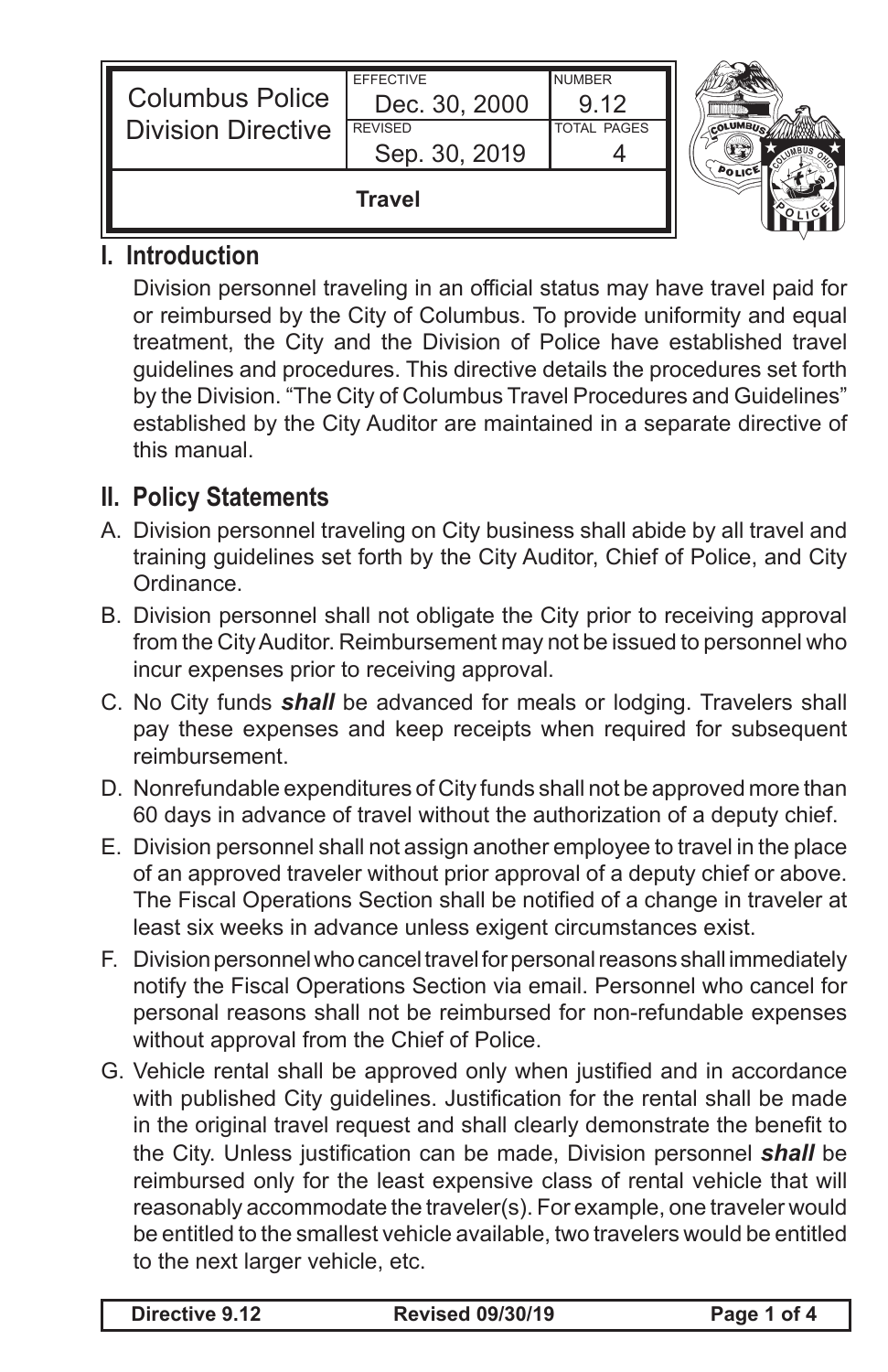- H. Division personnel shall exercise discretion when using a City vehicle for out-of-town travel. Appropriate use includes any travel necessary for training, meetings, meals, supplies, or other work-related functions. Use outside of these guidelines may require justification. This policy does not apply to personnel at the rank of *bureau* commander*/manager* or higher, or with approval, any other long-term training.
- I. Division personnel attending a conference or training session shall attend all appropriate sessions of the event.

## **III. Procedures**

- A. Personnel Requesting Travel
	- 1. Refer to and abide by all procedures set forth in the "City of Columbus" Travel Procedures and Guidelines" directive.
	- 2. Complete the Request to Travel/Attend Outside Training, form S-70.116, attach quotes as outlined in Section III,A,4, and forward the printed materials through the chain of command six weeks prior to traveling when possible as follows:
		- a. Travel within Ohio involving the expenditure of City funds requires approval by a deputy chief.
		- b. Travel within Ohio for which an overnight stay is required **and** involving the expenditure of City general funds requires prior approval by a deputy chief, the Safety Director, and the Finance and Management Director.
		- c. Travel outside Ohio unrelated to a criminal investigation *and* involving the expenditure of City general funds requires prior approval by the Chief of Police, the Safety Director, and the Finance and Management Director.
		- d. All travel involving the expenditure of Law Enforcement Seizure Funds and Continuing Professional Training Funds requires prior approval by the Chief of Police and the Safety Director.
	- 3. Complete the Investigative Travel, form I-20.163, when travel is related to criminal investigations as follows:
		- a. Travel within Ohio for which no City funds other than for gasoline or overtime are spent, requires approval by *the requesting personnel's lieutenant or section supervisor.*
		- *b. Travel within Ohio for which evidence funds are used requires approval by a bureau commander/manager.*
		- *c.* Travel outside Ohio for investigative purposes related to a criminal case and for which evidence funds will be used requires approval by a deputy chief.
		- Note:The six-week requirement does not apply to travel paid with evidence funds.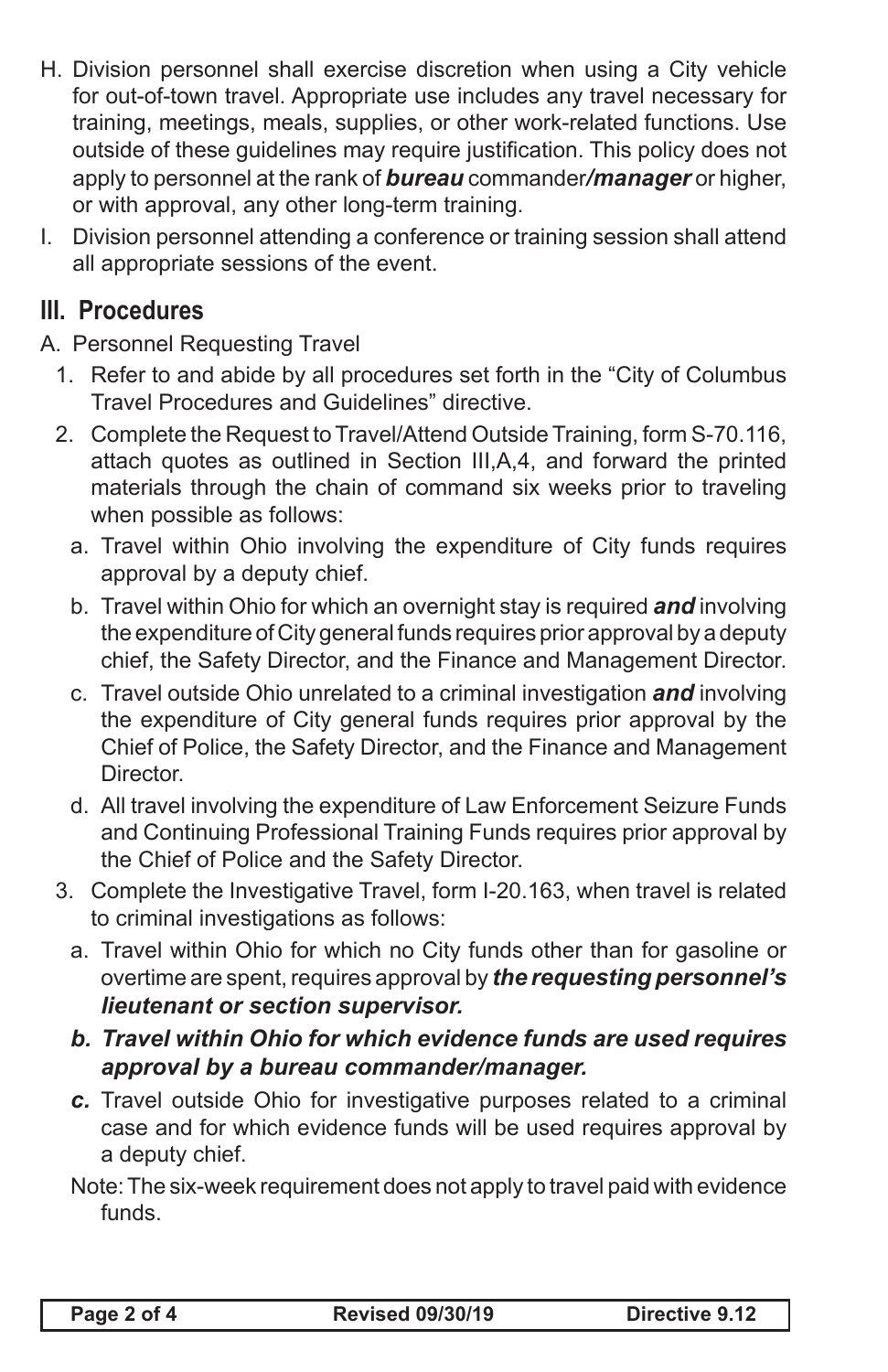- 4. Attach quotes for expenses to the Request to Travel/Attend Outside Training form as follows:
	- a. Obtain airfare quotes.
	- b. Obtain lodging quotes. Request the availability of a government or conference rate and attempt to get the sales tax excluded.
	- c. Obtain vehicle rental rates.
	- d. Include the above information on the Request to Travel/Attend Outside Training form.
- 5. Upon receiving approval to travel:
	- a. Ensure the actual expenses will not exceed 10% over the original quote. If seeking reimbursement when expenses exceed 10% over the original quote, additional explanation is required and must be approved by the *Public Accountability Subdivision* Deputy Chief in order to receive reimbursement.
	- b. Coordinate travel expenditures and arrangements with the Fiscal Operations Section including, but not limited to, flight and hotel reservations and training application forms.
- *B. Lieutenant or Section Supervisor Approving/Disapproving a Travel Request*
	- *1. Indicate approval or disapproval on the Request to Travel/Attend Outside Training form. Notify the originator's chain of command of the decision.*
	- *2. Forward all original approved travel documentation to the Fiscal Operations Section.*
- *C.* Bureau Commander*/Manager*Approving/Disapproving a Travel Request
	- 1. Indicate approval or disapproval on the Request to Travel/Attend Outside Training form. Notify the originator's chain of command of the decision.
	- 2. Forward all original approved travel documentation to the Fiscal Operations Section for funding availability.
- *D.* Deputy Chief Approving/Disapproving a Travel Request
	- 1. Indicate approval or disapproval on the Request to Travel/Attend Outside Training form. Notify the originator's chain of command of the decision.
	- 2. Forward all original approved travel documentation to the *Public Accountability* Subdivision Deputy Chief.
- *E.* Chief of Police
	- 1. Indicate approval or disapproval on the Request to Travel/Attend Outside Training form. Notify the originator's chain of command of the decision.
	- 2. Forward all original approved travel documentation to the *Public Accountability* Subdivision Deputy Chief.